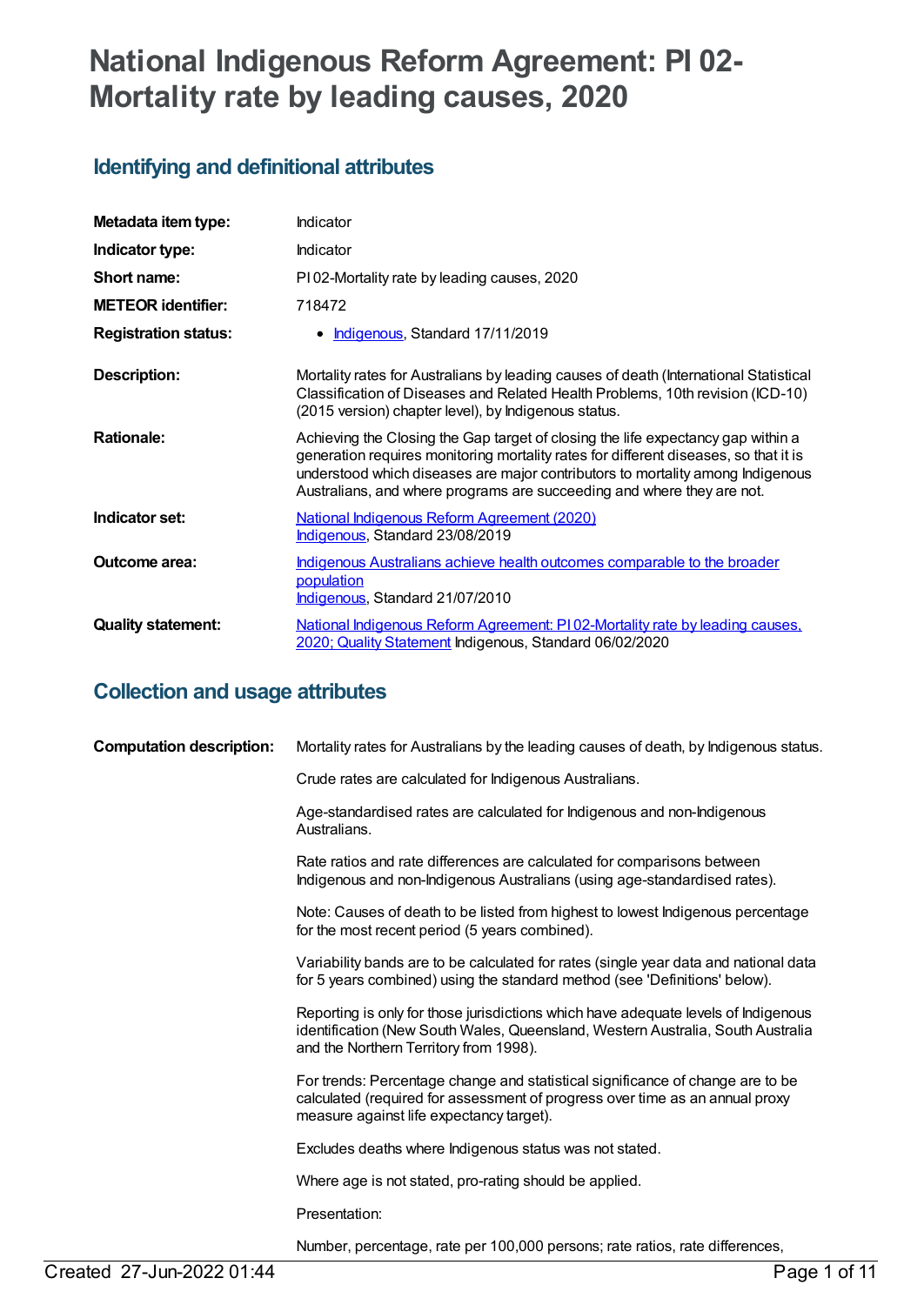variability bands; and causes of death (as per list contained in 'Definitions' below) listed from highest to lowest Indigenous percentage.

Definitions:

This measure refers to 'leading causes of death'. Data are provided for 'selected causes of death' according to the ICD-10 codes used for 'leading causes of death' in the Aboriginal and Torres Strait Islander Health Performance Framework (AIHW 2017):

- Infectious and parasitic diseases (A00–B99)
- Neoplasms (C00–D48)
	- Malignant neoplasms of digestive organs (C15–C26)
	- Malignant neoplasm of bronchus and lung (C34)
	- Malignant neoplasm of cervix uteri (C53)
	- Breast cancer (C50)
	- Lip, oral cavity and pharynx (C00–C14)
- Endocrine, metabolic and nutritional disorders (E00–E89)
	- Diabetes mellitus (E10–E14)
- Nervous system diseases (G00-G99)
- Circulatory diseases (I00–I99)
- Respiratory diseases (J00–J99)
- Digestive diseases (K00–K93)
- Kidney diseases (N00-N29)
- Conditions originating in the perinatal period (P00–P96)
- External causes of morbidity and mortality (V01–Y98)
- Other causes (that is, causes not listed above)
- Total (all causes)

For single year data, the following top 5 causes of death are to be reported:

- Neoplasms (C00–D48)
- Endocrine, metabolic and nutritional disorders (E00–E89)
- Circulatory diseases (I00–I99)
- Respiratory diseases (J00-J99)
- External causes of morbidity and mortality (V01–Y98)
- Total (top 5 causes)
- Other causes (that is, causes other than the top 5)
- Total (all causes)

The top 5 causes of death need to be re-assessed each reporting period. If a change is identified, data may need to be backcast to the baseline year for the most recent set of top 5 causes to ensure a consistent time series.

Standard method for variability band computation:

|                     | Rates derived from administrative data counts are not subject to sampling error but<br>may still be subject to natural random variation, especially for small counts. A 95%<br>confidence interval (CI) for an estimate is a range of values which is very likely (95<br>times out of 100) to contain the true unknown value. Where the 95% CIs of two<br>estimates do not overlap it can be concluded that there is a statistically significant<br>difference between the two estimates. This is the standard method used in<br>Australian Institute of Health and Welfare (AIHW) publications for which formulas<br>can be sourced from Breslow and Day (1987) in the publication Statistical<br>methods in cancer research. Typically in the standard method, the observed rate is<br>assumed to have natural variability in the numerator count (for example, deaths,<br>hospital visits) but not in the population denominator count. Also, the rate is<br>assumed to have been generated from a normal distribution ('Bell curve'). Random<br>variation in the numerator count is assumed to be centred around the true<br>value; that is, there is no systematic bias. |
|---------------------|-------------------------------------------------------------------------------------------------------------------------------------------------------------------------------------------------------------------------------------------------------------------------------------------------------------------------------------------------------------------------------------------------------------------------------------------------------------------------------------------------------------------------------------------------------------------------------------------------------------------------------------------------------------------------------------------------------------------------------------------------------------------------------------------------------------------------------------------------------------------------------------------------------------------------------------------------------------------------------------------------------------------------------------------------------------------------------------------------------------------------------------------------------------------------------|
| <b>Computation:</b> | Mortality rates:                                                                                                                                                                                                                                                                                                                                                                                                                                                                                                                                                                                                                                                                                                                                                                                                                                                                                                                                                                                                                                                                                                                                                              |
|                     | Crude percentage: number of deaths by cause divided by all deaths.                                                                                                                                                                                                                                                                                                                                                                                                                                                                                                                                                                                                                                                                                                                                                                                                                                                                                                                                                                                                                                                                                                            |
|                     | Crude rate: 100,000 x (Numerator $\div$ Denominator).                                                                                                                                                                                                                                                                                                                                                                                                                                                                                                                                                                                                                                                                                                                                                                                                                                                                                                                                                                                                                                                                                                                         |
|                     | A and real dealers and and an experience of the first and the relationship of the first state of the contract of                                                                                                                                                                                                                                                                                                                                                                                                                                                                                                                                                                                                                                                                                                                                                                                                                                                                                                                                                                                                                                                              |

**[Age-standardised](https://meteor.aihw.gov.au/content/327276) rate**:calculated using the direct method using five-year age groups from 0–4 to 75 years and over, with the Australian standard population as at 30 June 2001 as the standard. Age-standardisation should be done in accordance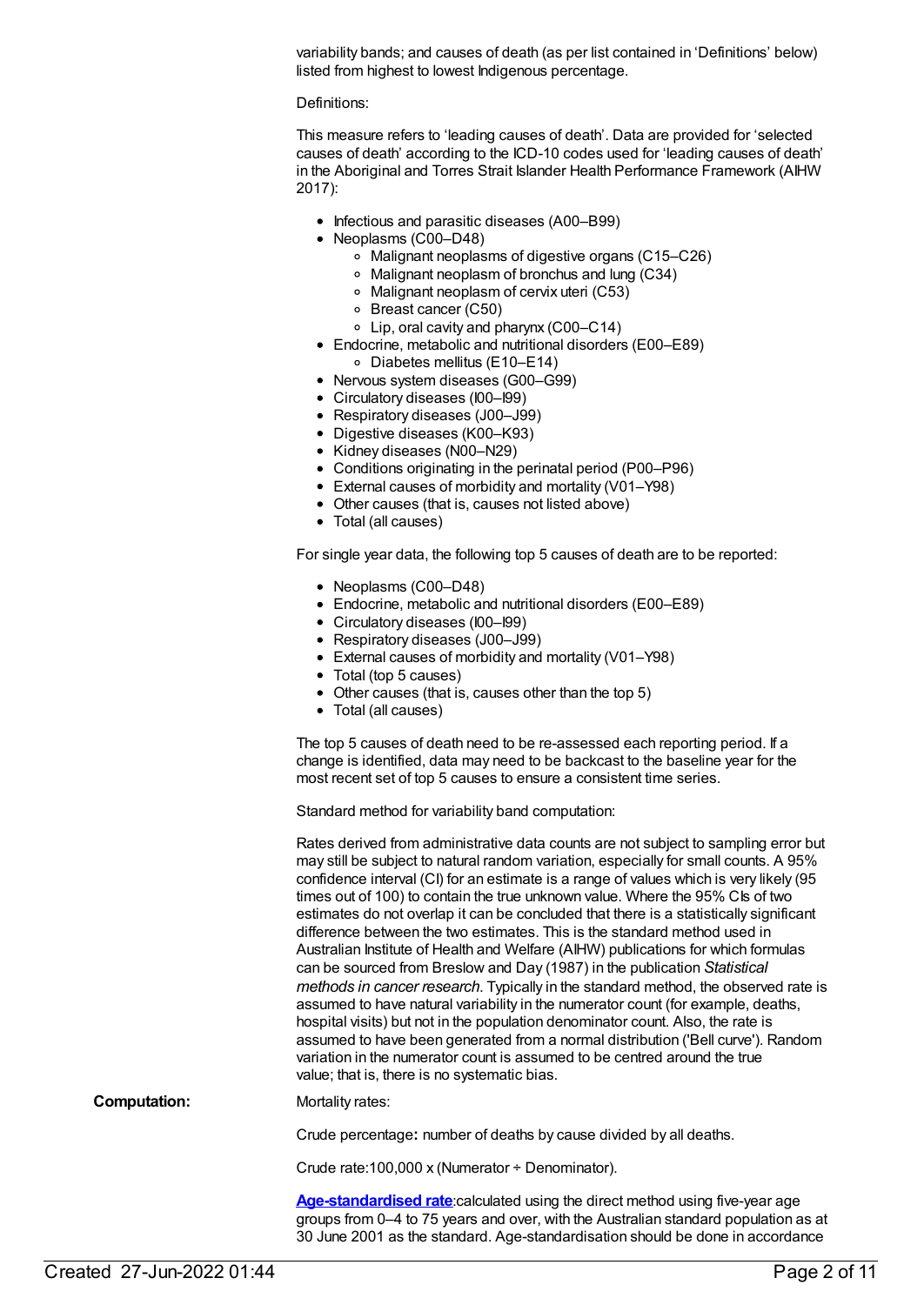with the National Indigenous Reform Agreement Performance Information Management Group (NIRAPIMG) agreed principles for direct age-standardisation (see the Comments section below).

Rate ratio: Indigenous age-standardised rate divided by non-Indigenous agestandardised rate

Rate difference: Indigenous age-standardised rate minus non-Indigenous agestandardised rate

Variability band: to be calculated using the standard method for estimating 95% CIs as follows:

*Crude rate:*

$$
CI\ (CR)_{95\%}=CR\pm1.96\times\frac{CR}{\sqrt{\Sigma_{i=1}^4d}}
$$

Where CI = confidence interval

CR = crude rate

d = the number of deaths

*Age-standardised rate:*

$$
CI (CR)_{95\%} = ASR \pm 1.96 \times \sqrt{\sum_{i=1}^{I} \frac{w_i^2 d_i}{n_i^2}}
$$

Where CI = confidence interval

ASR = age-standardised rate

 $w<sub>i</sub>$  = the proportion of the standard population in age group i

 $d_i$  = the number of deaths in age group i

 $n_i$  = the number of people in the population in age group i

Percentage change: Calculated by multiplying the average annual change over the period by the number of data points less 1. This is then divided by the rate for the first year in the series and multiplied by 100.

The average annual change in rates, rate ratios and rate differences are calculated using linear regression which uses the least squares method to calculate a straight line that best fits the data and returns an array that best describes the line. The simple linear regression line,  $Y = a + bX$ , or 'slope' estimate is used to determine the average annual change in the data over the period. The formula used to calculate the slope estimate and standard error of the slope in Microsoft Excel is:

LINEST: (known y's, known x's, true) entered as an array formula (Ctrl, Shift, Enter).

Statistical significance of change: The 95% CIs for the standard error of the slope estimate (average annual change) are used to determine whether the apparent increases or decreases in the data are statistically significant at the p<0.05 level. The formula used to calculate the CIs for the standard error of the slope estimate is:

*95%CI*(*x*) = *x* ± 1.96 x *SE*(*x*)

where x is the average annual change (slope estimate). If the upper and lower 95% CIs do not include zero, then it can be concluded that there is statistical evidence of an increasing or decreasing trend in the data over the study period. **Numerator:** Number of deaths.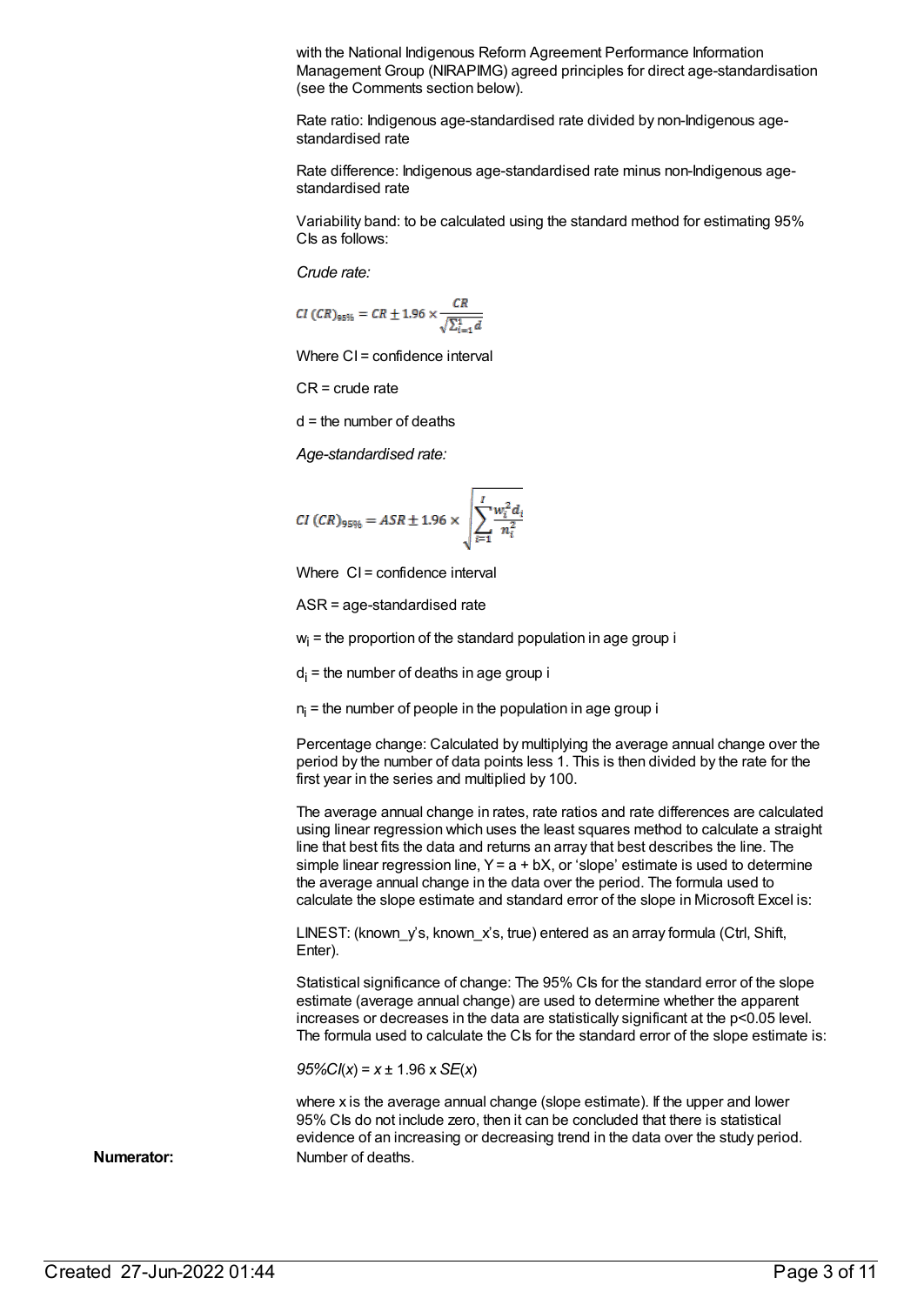#### **Data Element**

Person—date of birth

**Data Source**

ABS Death [Registrations](https://meteor.aihw.gov.au/content/394481) Collection

**Guide for use**

Data source type: Administrative by-product data.

#### **Data Element / Data Set**

**Data Element**

Person—date of death

**Data Source**

ABS Death [Registrations](https://meteor.aihw.gov.au/content/394481) Collection

**Guide for use**

Data source type: Administrative by-product data.

### **Data Element / Data Set**

**Data Element**

Person—date of birth

**Data Source**

**ABS Causes of Death [Collection](https://meteor.aihw.gov.au/content/394490)** 

#### **Guide for use**

Data source type: Administrative by-product data.

### **Data Element / Data Set**

#### **Data Element**

Person—date of death

**Data Source**

**ABS Causes of Death [Collection](https://meteor.aihw.gov.au/content/394490)** 

#### **Guide for use**

Data source type: Administrative by-product data.

**Denominator:** Total number of all people in relevant population at 30 June.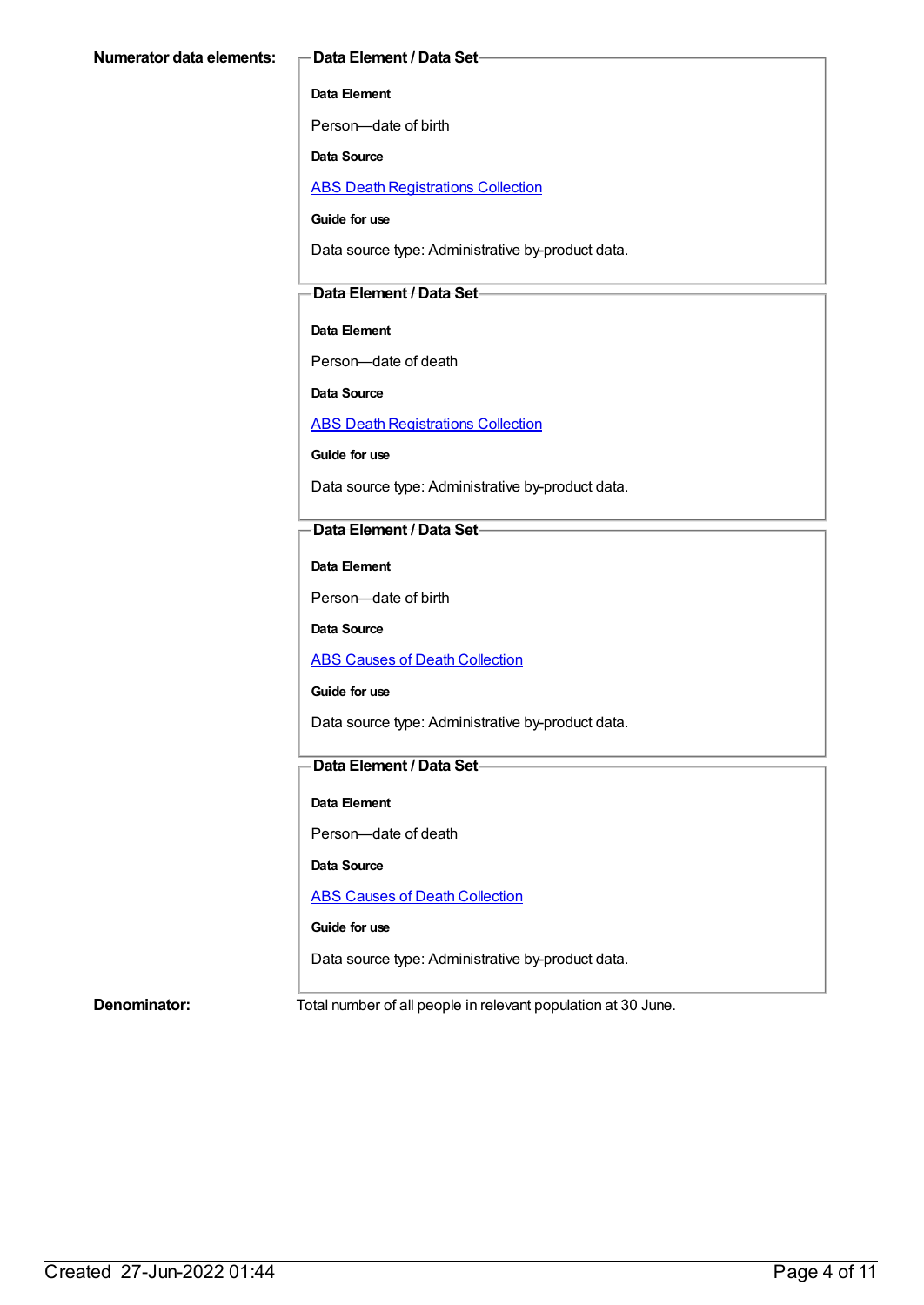#### **Denominator data elements:**

#### **Data Element / Data Set**

#### **Data Element**

Person—estimated resident population of Australia

#### **Data Source**

ABS Estimated resident population (total [population\)](https://meteor.aihw.gov.au/content/393625)

#### **Guide for use**

Data source type: Derived from Census, Census PES and estimates of fertility, mortality and net migration.

#### **Data Element / Data Set**

#### **Data Element**

Person—estimated resident population of Australia

#### **Data Source**

ABS Indigenous estimates and projections (2016 [Census-based\)](https://meteor.aihw.gov.au/content/719790)

#### **Guide for use**

Data source type: Derived from Census, Census Post Enumeration Survey (PES) and estimates of fertility, mortality and net migration. Backcast population estimates and Series B projections.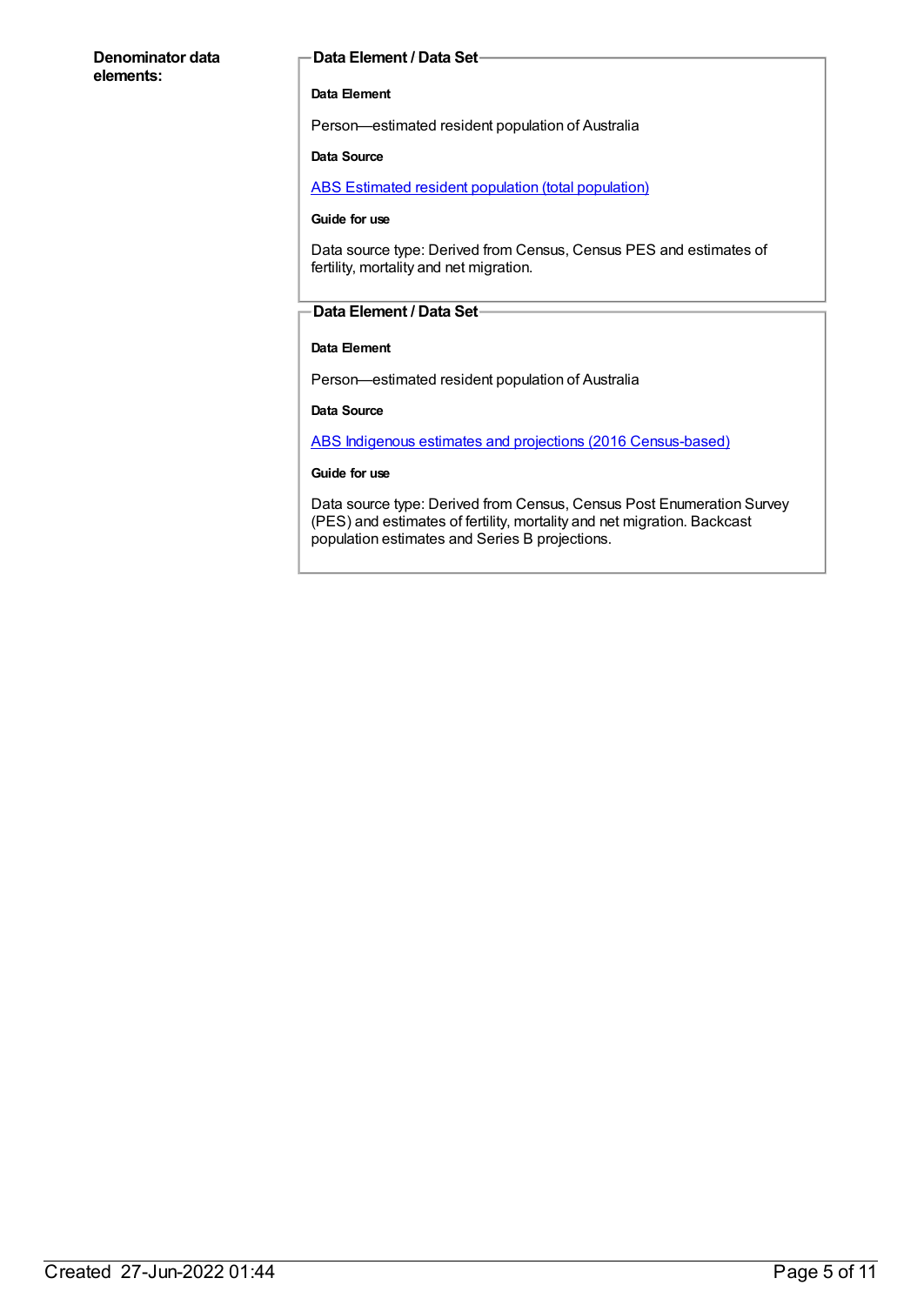**Disaggregation:** Reporting is only for those jurisdictions which have adequate levels of Indigenous identification (New South Wales, Queensland, Western Australia, South Australia and the Northern Territory from 1998).

Current period- 2014–2018 (both all causes and specific causes of death).

For Indigenous Australians only (crude rates, and percentage):

- State/territory (including total) by selected causes of death including total (ICD-10 chapter level and some sub-chapter level).
- Total (selected states/territories) by sex by selected causes of death (ICD-10 chapter level and some sub-chapter level).
- State/territory (including total) by Indigenous status: all causes of death.

For Indigenous and non-Indigenous Australians (age-standardised rates, rate ratios and rate differences):

- State/territory (including total) by selected causes of death including total (ICD-10 chapter level and some sub-chapter level).
- Total (selected states/territories) by sex by selected causes of death (ICD-10 chapter level and some sub-chapter level).
- State/territory (including total): all causes of death.

Time series - Cause of death: 2006, 2007, 2008, 2009, 2010, 2011, 2012, 2013, 2014 (historical data available previously), 2015 (final revision), 2016 (preliminary revision) and 2017 (preliminary), 2018 (current).

All causes of death: 2006, 2007, 2008, 2009, 2010, 2011, 2012, 2013, 2014, 2015, 2016, 2017 (historical data available previously), 2018 (current).

For Indigenous and non-Indigenous (age-standardised rates, rate ratios, rate differences, variability bands, percentage change and statistical significance of change):

- Total (selected states/territories) by sex by Indigenous status: all causes of death.
- State/territory (including total) by Indigenous status: all causes of death.
- State/territory (including total) by selected causes of death including total (top 5 ICD-10 chapter levels as listed under 'definitions'), by Indigenous status.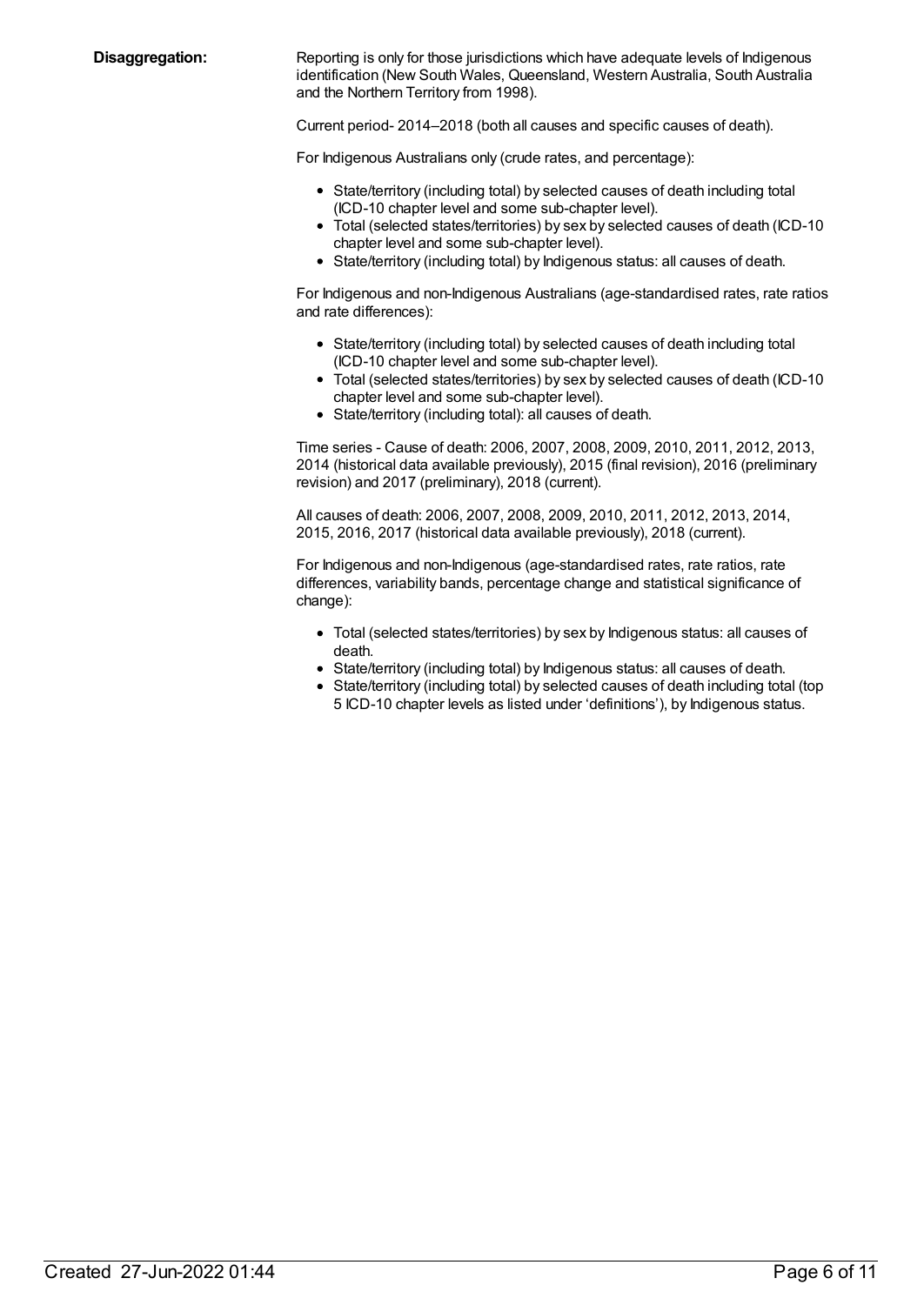## **Disaggregation data elements: Data Element / Data Set Data Element** Person—Indigenous status **Data Source** ABS Death [Registrations](https://meteor.aihw.gov.au/content/394481) Collection **Guide for use** Data source type: Administrative by-product data. **Data Element / Data Set Data Element** Person—sex **Data Source** ABS Death [Registrations](https://meteor.aihw.gov.au/content/394481) Collection **Guide for use** Data source type: Administrative by-product data. **Data Element / Data Set Data Element** Person—underlying cause of death, code (ICD-10) 2015 version ANN-ANN **Data Source** ABS Causes of Death [Collection](https://meteor.aihw.gov.au/content/394490) **Guide for use** Data source type: Administrative by-product data. **Comments:** Most recent data available for the 2020 National Indigenous Reform Agreement Report (2018–19 reporting cycle) is 2018 for both all causes and specific causes of death. Up until the 2015-16 reporting cycle, causes of death data lagged a year behind the all causes data. Data are based on reference year. Aggregated data for all causes and by causes of death will be used for the current reporting period (2014–2018). Single year data will be used for time series (2006, 2007, 2008, 2009, 2010, 2011, 2012, 2013, 2014, 2015, 2016, 2017 and 2018). Data for the years pre 2018 for all causes have been supplied previously. Data for specific cause of death pre 2018 have been supplied previously but for this cycle data are resupplied for 2015 (final revision) and 2016 (preliminary revision) and 2017 (preliminary). Crude and age standardised rates pre 2018 have been supplied previously but for this cycle are resupplied for: 2006, 2007, 2008, 2009, 2010, 2011, 2012, 2013, 2014, 2015, 2016 and 2017 to incorporate final rebased ERP and Aboriginal and Torres Strait Islander population estimates (based on the 2016 Census). Disaggregation by Indigenous status will be based on data only from jurisdictions for which the quality of Indigenous identification is considered acceptable. At this stage, only data from selected states/territories are considered of acceptable quality for reporting mortality of Indigenous persons (New South Wales, Queensland, Western Australia, South Australia and the Northern Territory from

1998).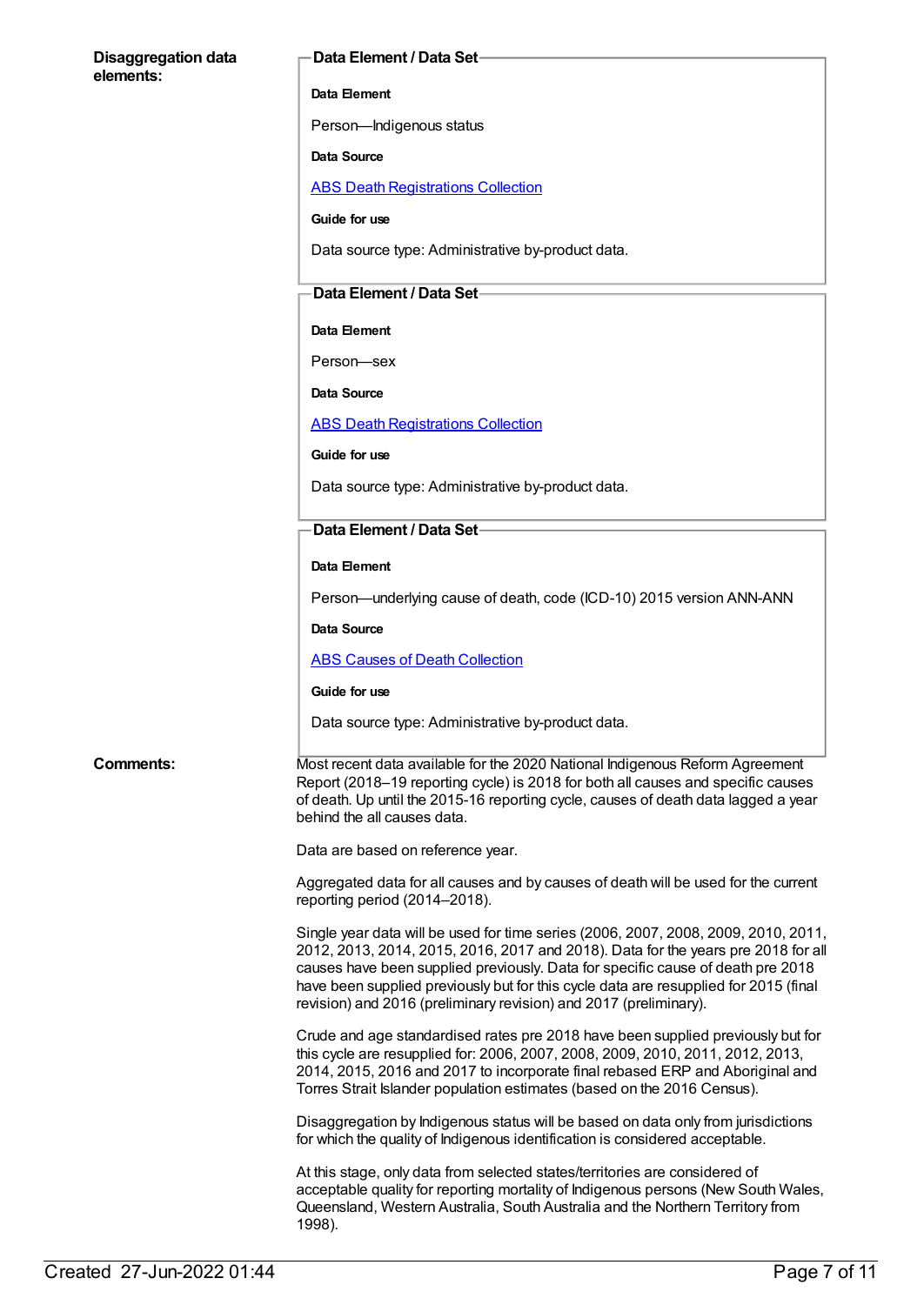National rates should include these five jurisdictions only.

Disaggregation by state/territory should be based on the usual residence of the deceased.

Due to the small number of Indigenous deaths reported each year, 5 year combined data will be reported for the current reporting period (computation for 5 year combined is average of 5 years for the numerator and use of mid-point year for the denominator). Single year data will be used for reporting time series.

To report trends, the assessment body should separately request percentage change and statistical significance testing for this indicator directly from the AIHW on data supplied by the Australian Bureau of Statistics (ABS).

Variability bands accompanying mortality data should be used for the purpose of comparisons over time, and for national estimates at a point in time for Indigenous/non-Indigenous and cause of death comparisons. They should not be used for comparing mortality rates at a single point in time between jurisdictions as the variability bands and mortality rates do not take into account differences in under-identification of Indigenous deaths between jurisdictions.

Baseline year for the Council of AustralianGovernments' Closing the Gap target (Close the life expectancy gap within a generation) is 2006 using the three-year average of 2005–2007; baseline year for this indicator is 2006; target year is 2031.

Measures are derived from estimated resident populations (ERPs) and projections based on the 2016 Census.

The non-Indigenous population will be calculated based on the ERP total population minus 2016 Census-based Indigenous population back-cast and projections. First release total population ERP is to be used until rebased. Rates may not be comparable with overall rates reported elsewhere in national reporting.

NIRAPIMG agreed Principles for reporting directly age-standardised rates for administrative data are as follows:

Overarching principle: Before undertaking age-standardisation, analysts must investigate the data being used to understand the age-specific distribution and any limitations that may impact on the results.

Principle 1: The standard population used should be the Australian estimated resident population as at 30 June 2001 from the 2001 Census.

The population used as the denominator for the calculation of Indigenous agestandardised rates should be Series B of Indigenous estimates and projections.

Principle 2: If the denominator is less than 30 in any one age group, then do not attempt to produce age-standardised rates.

Age groups may be collapsed to obtain a denominator of 30 or more (provided that this is in accordance with Principles 3 and 4).

Principle 3: If the total number of Indigenous events (for example, deaths, hospital separations) is less than 20, then do not attempt to produce age-standardised rates.

Combining several years of data or aggregating jurisdictions should be considered to obtain a total of 20 or more events.

If this does not meet the purpose (that is, data are required for time series or jurisdictional comparisons) or does not result in a total of 20 or more events, then other measures and contextual information should be reported instead of agestandardised rates which could include total number of events, crude rates, agespecific rates, age-specific rate ratios and median age at death.

Principle 4: Age-standardised rates should be calculated using the 5-year age groupings of 0–4 years to 75 years and over (provided Principles 2 and 3 for denominator and numerator are met).

10-year age groups may be used to overcome small numbers (20-year age groups are too wide and should not be used).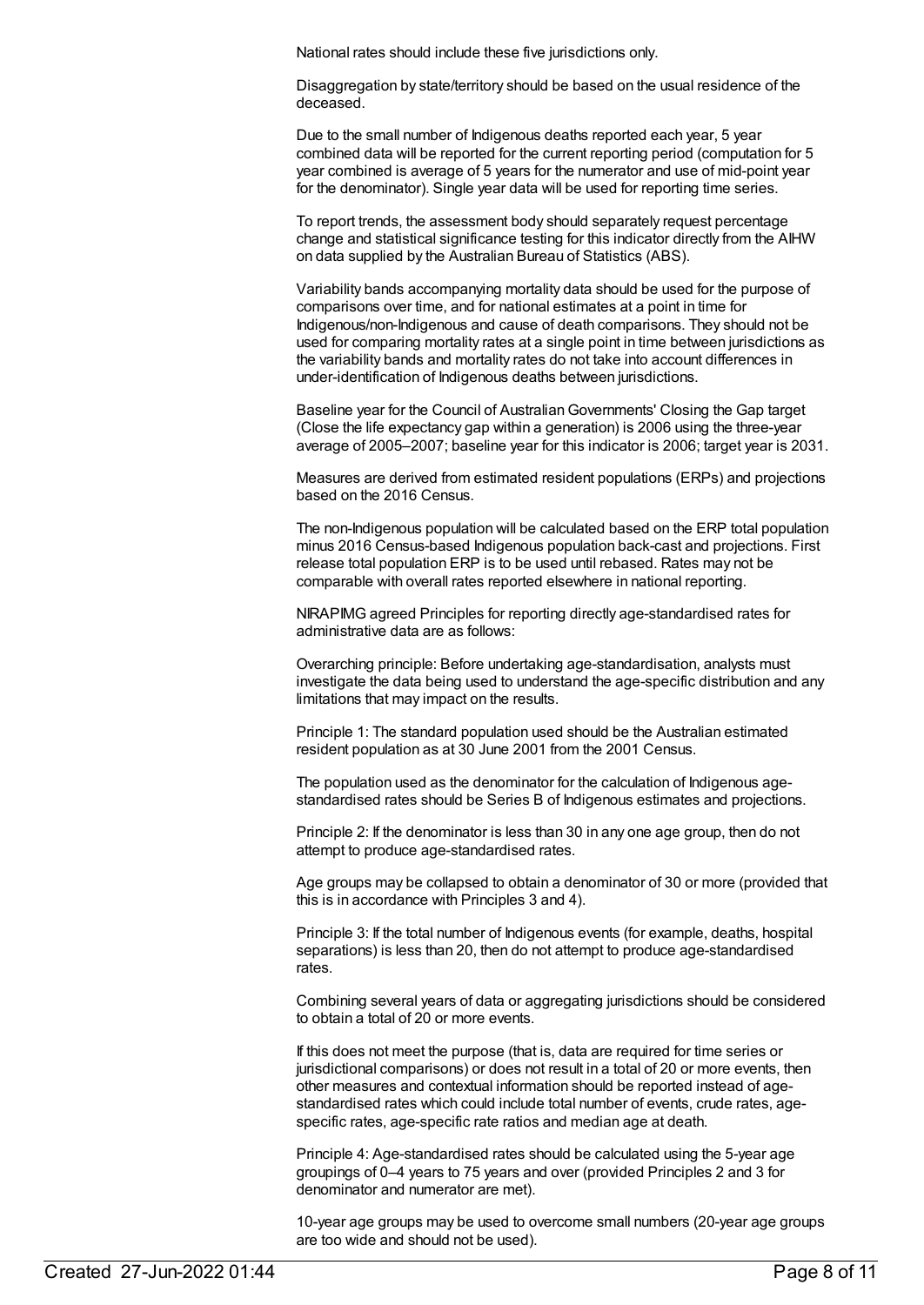Principle 5: Additional contextual information (most importantly age-specific rates and ratios) should be provided in addition to age-standardised rates when:

a) the age-standardised rates and rate ratios lie largely outside the range of the age-specific rates and rate ratios

b) the pattern of age-specific rates of the Indigenous and non-Indigenous populations differ substantially (for example, deaths from a certain cause concentrate on younger ages for the Indigenous population while for the non-Indigenous population, they may occur at older ages)

c) the age-specific rates depart from the assumption of a uniform increase in death with age (for example, injury which peaks in the young adult to middle ages and certain cancers amenable to treatment for some age groups)

d) the condition of interest is largely confined to a specific age range (for example, sexually transmitted infections (STIs) and females who give birth). In such instances, age-standardisation could be restricted to include the age groups within this age range only.

Principle 6: For conditions restricted to a specific age group (for example, conditions originating in the perinatal period and sudden infant death syndrome (SIDS)), it is recommended to report the age-specific rate for the age group of interest instead of the age-standardised rate. **Representational attributes**

| <b>Representation class:</b> | Rate    |
|------------------------------|---------|
| Data type:                   | Real    |
| Unit of measure:             | Person  |
| Format:                      | N[NN].N |
|                              |         |

### **Indicator conceptual framework**

| <b>Framework and</b> | <b>Deaths</b> |
|----------------------|---------------|
| dimensions:          |               |

### **Data source attributes**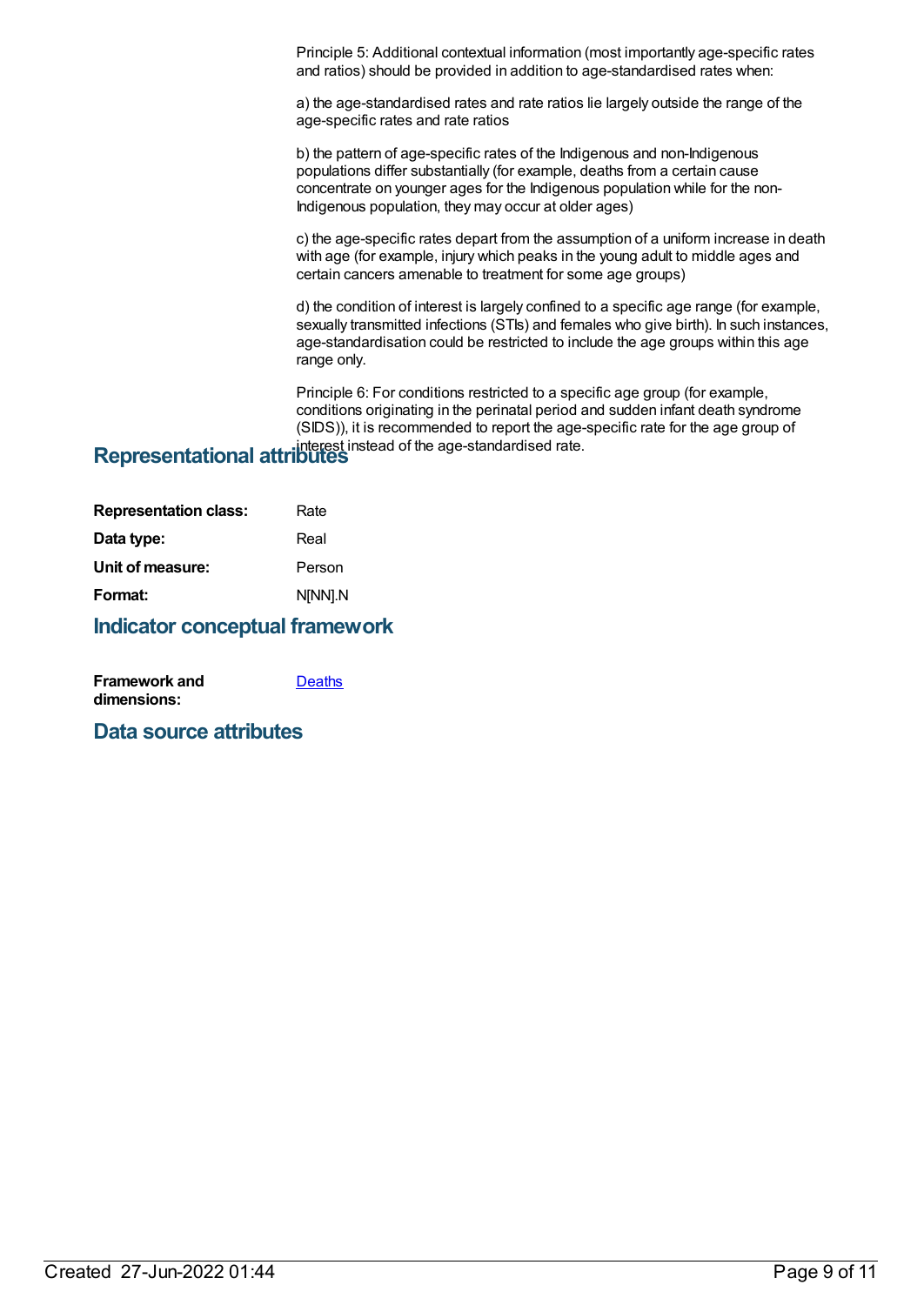ABS Estimated resident population (total [population\)](https://meteor.aihw.gov.au/content/393625)

**Frequency**

**Quarterly** 

**Quality statement**

ABS Estimated resident population (total [population\),](https://meteor.aihw.gov.au/content/449216) QS

**Data custodian**

Australian Bureau of Statistics

#### **Data Source**

**ABS Death [Registrations](https://meteor.aihw.gov.au/content/394481) Collection** 

**Frequency**

Annual

**Data custodian**

Australian Bureau of Statistics

#### **Data Source**

ABS Indigenous estimates and projections (2016 [Census-based\)](https://meteor.aihw.gov.au/content/719790)

**Frequency**

Periodic

**Data custodian**

Australian Bureau of Statistics

#### **Data Source**

**ABS Causes of Death [Collection](https://meteor.aihw.gov.au/content/394490)** 

**Frequency**

Annual

### **Quality statement**

ABS causes of death [collection,](https://meteor.aihw.gov.au/content/449206) QS

**Data custodian**

Australian Bureau of Statistics

### **Accountability attributes**

| <b>Reporting requirements:</b>                         | National Indigenous Reform Agreement.                                                              |
|--------------------------------------------------------|----------------------------------------------------------------------------------------------------|
| <b>Organisation responsible</b><br>for providing data: | <b>Australian Bureau of Statistics</b>                                                             |
| collection required:                                   | <b>Further data development /</b> Improve the quality of Indigenous identification in deaths data. |
| <b>Source and reference attributes</b>                 |                                                                                                    |

# **Submitting organisation:** Australian Institute of Health and Welfare

| Steward: | National Indigenous Reform Agreement Performance Information Management |
|----------|-------------------------------------------------------------------------|
|          | Group                                                                   |